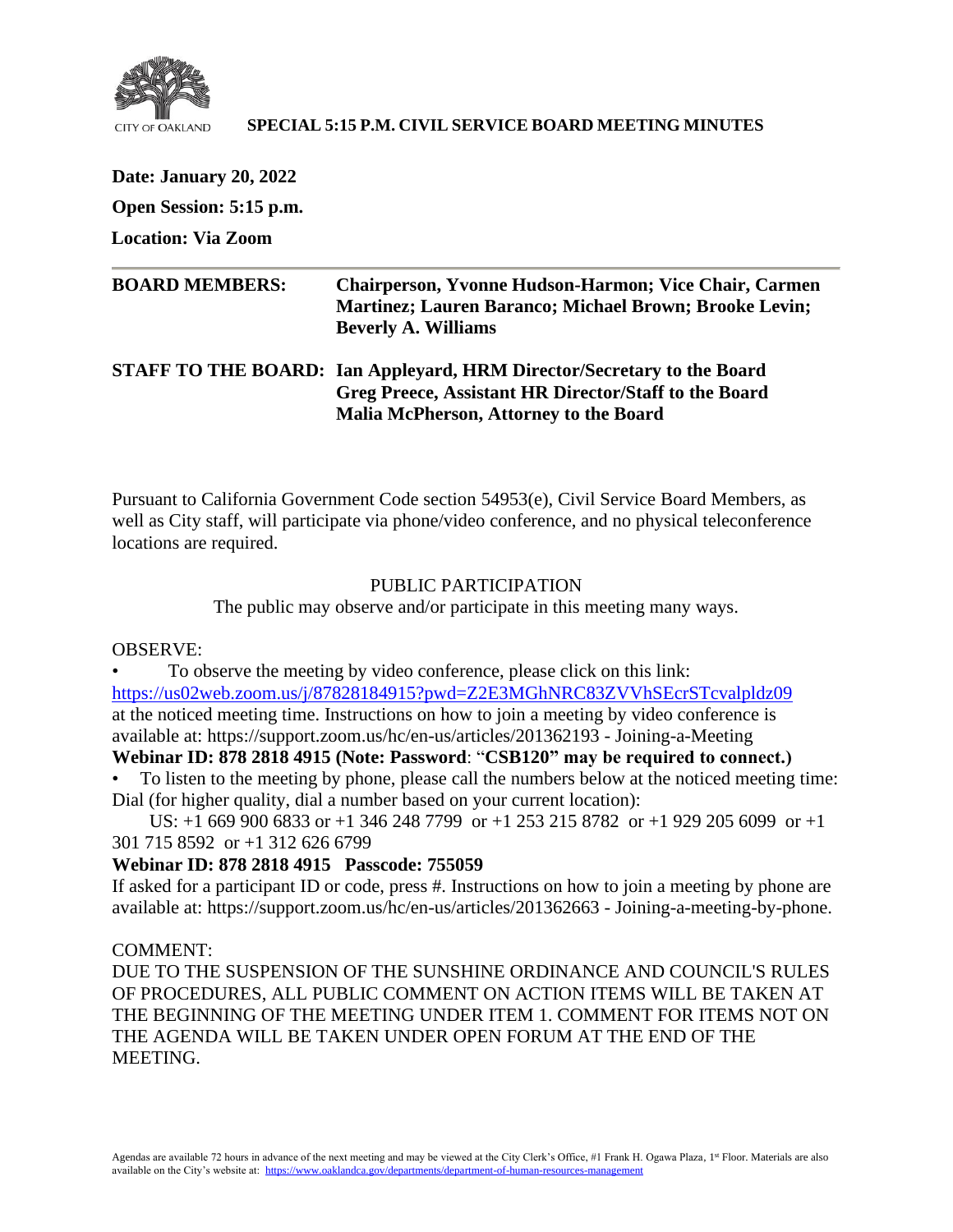• To comment by Zoom video conference, click the "Raise Your Hand" button to request to speak when Public Comment is being taken on an eligible agenda item at the beginning of the meeting. You will then be unmuted, during your turn, and allowed to participate in public comment. After the allotted time, you will then be re-muted. Instructions on how to "Raise Your Hand" is available at: https://support.zoom.us/hc/en-us/articles/205566129 - Raise-Hand-In-Webinar.

• To comment by phone, please call on one of the above listed phone numbers. You will be prompted to "Raise Your Hand" by pressing "\*9" to request to speak when Public Comment is being taken on an eligible agenda Item at the beginning of the meeting. You will then be unmuted, during your turn, and allowed to make public comments. After the allotted time, you will then be re-muted. Instructions of how to raise your hand by phone are available at: https://support.zoom.us/hc/en-us/articles/201362663 - Joining-a-meeting-by-phone.

If you have any questions, please email Greg Preece, Assistant Human Resources Director at GPreece@oaklandca.gov. – Human Resources Management Department.

## **OPEN SESSION AGENDA**

# **ROLL CALL**

## **1) PUBLIC COMMENT:**

## **COMMENT ON ALL ACTION ITEMS WILL BE TAKEN AT THIS TIME. COMMENTS FOR ITEMS NOT ON THE AGENDA WILL BE TAKEN DURING OPEN FORUM.**

- **2) REVIEW AND TAKE POSSIBLE ACTION ON A RESOLUTION (AB 361, FILED 9/16/2021) ESTABLISHING CERTAIN FINDINGS JUSTIFYING THE ONGOING NEED FOR VIRTUAL MEETINGS ACTION**
- **45097 A motion was made by Member Brown and seconded by Vice Chair Martinez to approve the Resolution (AB 361, Filed 9/16/2021) establishing certain findings justifying the ongoing need for virtual meetings.**

**Votes:** Board Member Ayes: – Hudson-Harmon, Martinez, Baranco, Brown, Levin, Williams

Board Member Noes: None Board Member Abstentions: None Board Members Absent: None

## **3) OPEN FORUM**